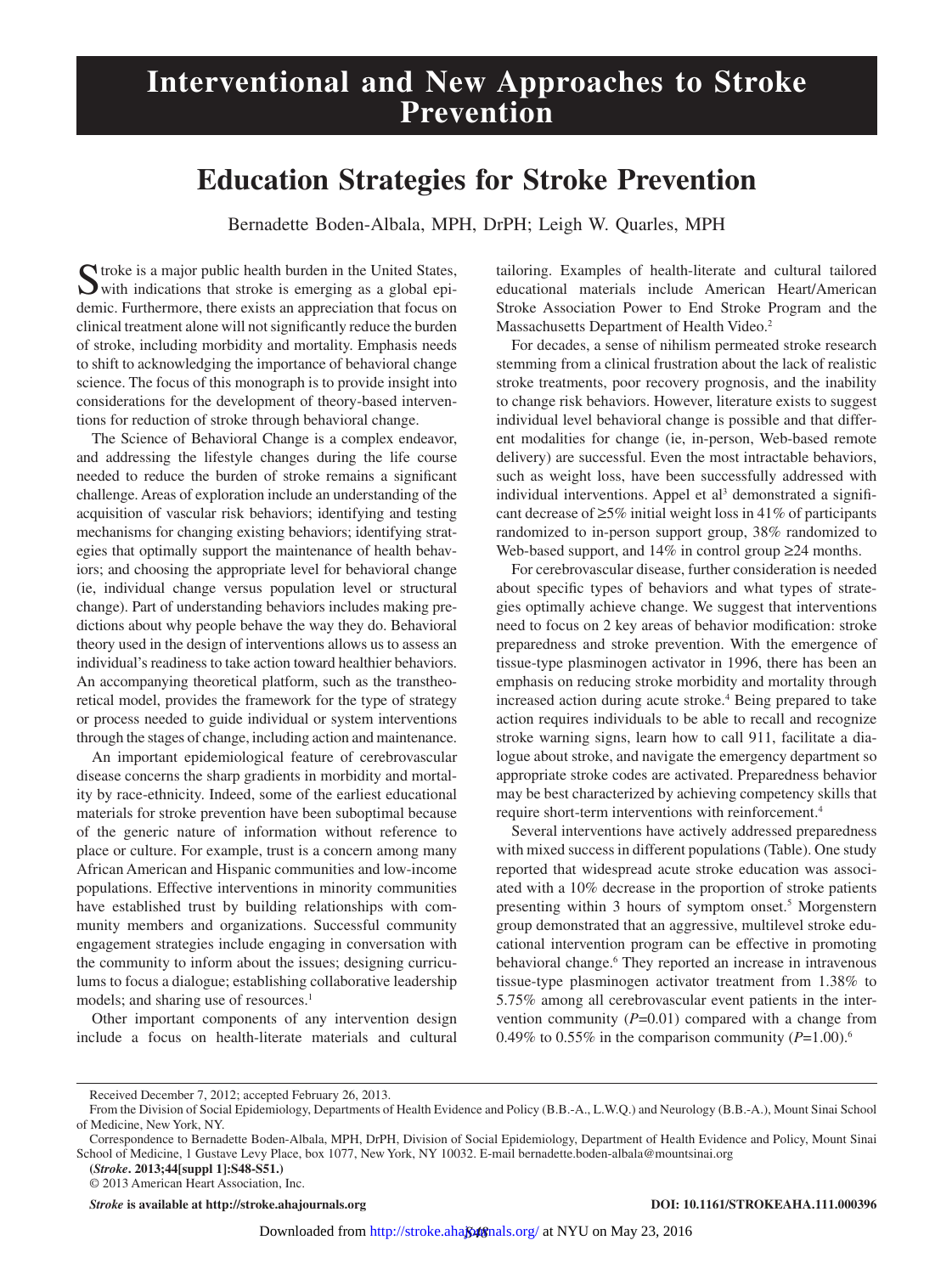### **Table. Summary of Major Primary, Secondary Prevention, and Preparedness Stroke Interventions**

| Study                                         | <b>Intervention Strategies</b>                                                                                                                                                                                  | <b>Outcome Measures</b>                                                                                          |  |
|-----------------------------------------------|-----------------------------------------------------------------------------------------------------------------------------------------------------------------------------------------------------------------|------------------------------------------------------------------------------------------------------------------|--|
| Stroke preparedness                           |                                                                                                                                                                                                                 |                                                                                                                  |  |
| Temple Foundation Stroke Project <sup>6</sup> | Community level social marketing campaign I                                                                                                                                                                     | Community level acute stroke parameters                                                                          |  |
| KIDS <sup>8</sup>                             | Community engaged<br>Culturally tailored module<br>Dissemination to parents                                                                                                                                     | Prepost 3-dimensional knowledge preparedness, stroke<br>physiology, and risk factors school children and parents |  |
| HIP HOP Stroke9-11                            | School based<br>Culturally tailored,<br>Hip Hop Song<br>Cartoons<br>Dissemination to parents                                                                                                                    | Prepost (3 mo) knowledge in preparedness and risk<br>factors school children and parents                         |  |
| Beauty shop <sup>12</sup>                     | Community engaged<br>Train the trainer<br>Focus on African American women                                                                                                                                       | Knowledge of stroke warning signs, preparedness and<br>risk factors                                              |  |
| <b>SWIFT</b> 13,14,22                         | <b>RCT</b><br>Stroke and TIA patients<br><b>Culturally tailored</b><br>Hospital based<br>Multimedia<br>Interactive group sessions<br>Motivational interviewing<br><b>Patient narratives</b><br><b>Bracelets</b> | Measurement of individual acute stroke parameters in<br>recurrent events                                         |  |
| <b>SWIFT community</b>                        | Stroke-free community based<br>Randomized community organizations<br>Free risk factor screening<br>Multimedia<br>Interactive group sessions<br>Motivational interviewing<br><b>Patient narratives</b>           | Prepost (1 y) knowledge in preparedness, and risk<br>factors in multiethnic adults                               |  |
| ASPIRE <sup>15</sup>                          | City-wide<br>Train the trainer<br>Community engaged<br>Group sessions/health fairs<br>Use of bracelets, magnets<br>Acute stroke messages on buses                                                               | Comparison of city-wide prepost intervention acute<br>stroke parameters                                          |  |
| Primary stroke prevention                     |                                                                                                                                                                                                                 |                                                                                                                  |  |
| SHARE <sup>16</sup>                           | Community engaged<br><b>Culturally tailored</b><br>Church-based, video, motivational interview,<br>Partner support                                                                                              | Reduction in vascular risk factors, including BP<br>Change in lifestyle behaviors                                |  |
| Secondary stroke prevention                   |                                                                                                                                                                                                                 |                                                                                                                  |  |
| PROTECT <sup>17</sup>                         | Structural integration of care with systematic evidence based,<br>disease management program<br>Nurse focused                                                                                                   | Hospital discharge treatment and adherence rates                                                                 |  |
| ICARUSS <sup>18</sup>                         | <b>RCT</b> systems model<br>Shared care-specialist and general practitioner<br>Nurse coordinator<br>Education and clinical communication                                                                        | Reduction in vascular risk factors, including BP<br>Change in lifestyle behaviors including physical activity    |  |
| SUSTAIN <sup>19</sup>                         | Structural intervention<br>Chronic care model with care manager<br>Poststroke discharge<br>Groups sessions, self -instruction                                                                                   | Measurement of BP at 6 mo after discharge<br>Lifestyle and adherence measures<br><b>Cost Analysis</b>            |  |
| PROTECT DC <sup>20</sup>                      | RCT Community health worker hospital-based initiation of<br>secondary prevention strategies                                                                                                                     | Reduction in vascular risk factors including BP at 1 y<br><b>Mortality</b>                                       |  |
|                                               |                                                                                                                                                                                                                 | (Continued)                                                                                                      |  |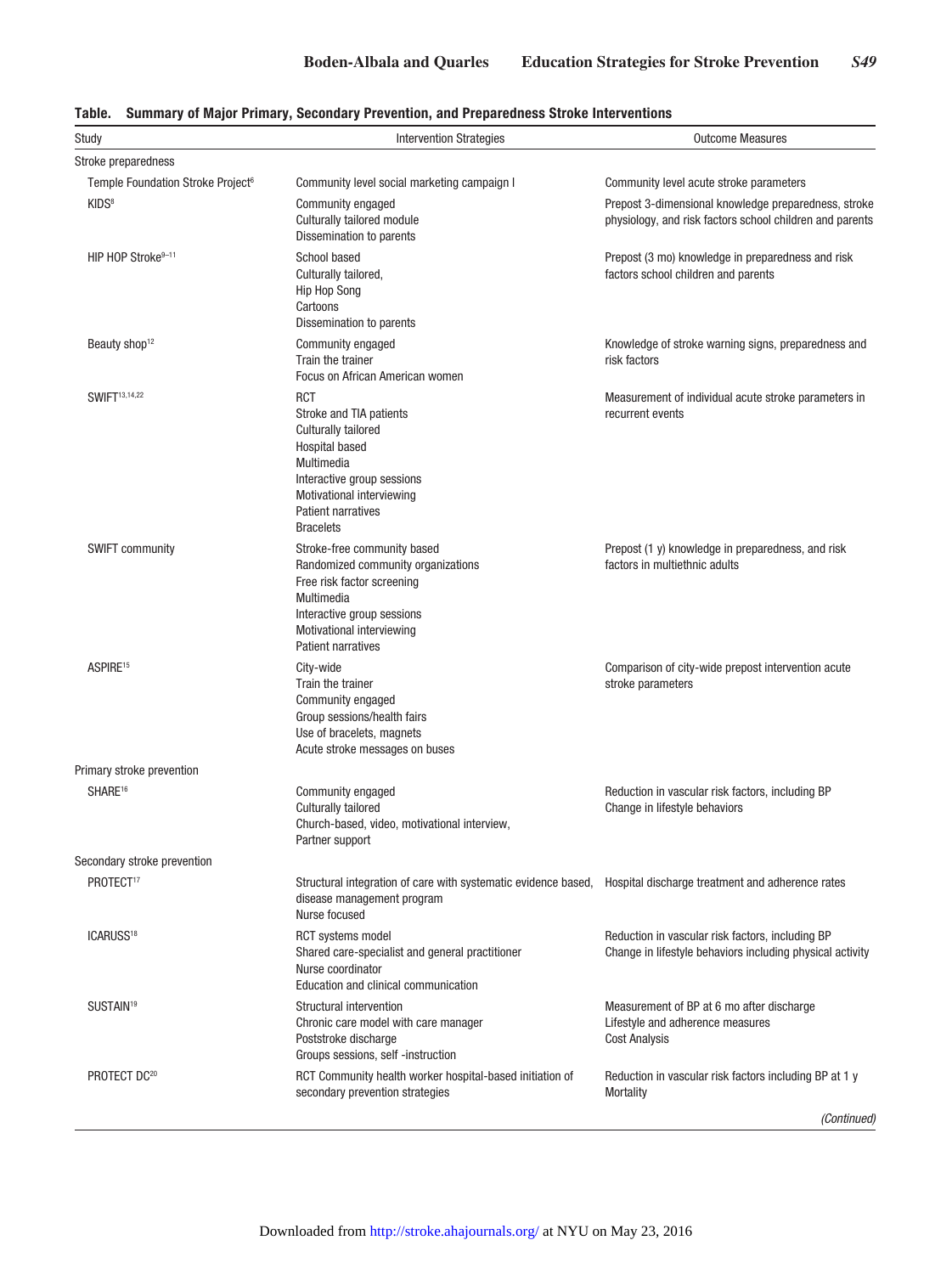| Table. | <b>Continued</b> |  |  |  |  |  |
|--------|------------------|--|--|--|--|--|
|--------|------------------|--|--|--|--|--|

| Study                | <b>Intervention Strategies</b>                                                                                                                                                                                         | <b>Outcome Measures</b>                                                                                                                                                                                            |
|----------------------|------------------------------------------------------------------------------------------------------------------------------------------------------------------------------------------------------------------------|--------------------------------------------------------------------------------------------------------------------------------------------------------------------------------------------------------------------|
| <b>DESERVE</b>       | <b>RCT</b><br>Mild stroke and TIA patients<br>Discharge strategy<br>Culturally tailored and bilingual staff<br>Community health workers<br>Chronic care model<br>Patient-based educational videos<br>Skill-based focus | Reduction in vascular risk factors including BP at 1 y<br>Change in lifestyle behaviors, including physical activity<br>Lifestyle and adherence measures<br>Difference in recurrent stroke events<br>Cost analysis |
| PRAISE <sup>21</sup> | <b>RCT</b><br>Self-identified stroke<br>Community-based peer education workshops vs. usual care<br>Culturally tailored and bilingual staff<br>Flexible participant scheduling                                          | Reduction in vascular risk factors, including BP at 1 y                                                                                                                                                            |
| <b>FURRTHER</b>      | <b>RCT</b><br>Culturally tailored<br>Family-friend support networks, family-based counseling                                                                                                                           | Measurement of BP at 1 y in stroke patients and family<br>networks                                                                                                                                                 |

BP indicates blood pressure; RCT, randomized controlled trial; and TIA, transient ischemic attack.

Other programs have focused on the basis of theory, educational interventions to improve intent to call 911 for stroke among children.7–9 The Kids Identifying and Defeating Stroke (KIDS) was a pilot, randomized, controlled trial to encourage calling 911 for witnessed stroke among middle-school children and their parents.<sup>8</sup> A comparison of knowledge change between intervention and control students was *P*<0.001 for each of the 3 individual domains of stroke pathophysiology, stroke symptom knowledge, and stroke preparedness. Unfortunately, dissemination of this knowledge was suboptimal because of poor parental response.8 Similarly, the Hip Hop Stroke intervention, with its timely music and catchy phrases, demonstrated improved stroke knowledge and behavioral capability to activate emergency services at 3-month follow-up.<sup>9</sup> A larger randomized trial of Hip Hop is ongoing in New York City.10,11 The community placed health-literate beauty shop intervention in African American women improved knowledge of stroke warning signs and calling 911, and this knowledge was sustained for ≥5 months.12 Although these studies have focused on increased knowledge and behavioral intent (ie, will call 911), data from the Stroke Warning and Information and Faster Treatment Study (SWIFT) specifically measured preparedness outcomes in a randomized group of 1200 stroke and transient ischemic attack (TIA) patients.13 SWIFT found that ≥45% of stroke/TIA patients randomized to health-literate educational materials; and 46% of stroke/TIA patients randomized to intensive inpatient intervention returned to the emergency department within 4.5 hours of recurrent stroke onset. This is compared with 18% at baseline and 20% in an urban control group.<sup>14</sup> The data also suggested that after-stroke reinforcement may be as effective as hospital interventions.14 The Acute Stroke Program of Interventions Addressing Racial and Ethnic Disparities (ASPIRE) study is a multidimensional program aimed at community, hospital, and emergency medical services for acute stroke preparedness targeted to increased intravenous tissue-type plasminogen activator usage in underserved black communities in the DC metro area.15 A pilot feasibility study of 1 DC ward reported preintervention mean and median time to arrival of 1600 minutes (27.0 hours) and 890 minutes (14.8 hours), respectively. After the intervention, mean and median time to arrival was 1423

minutes (23.7 hours) and 815 minutes (13.6 hours), respectively. In addition to this modest decrease in overall arrival times, an increased proportion of cases arriving in the 4.5-hour group was noted (pre 25% versus post 28%; *P*=NS).15

Behavioral strategies focused on both primary and secondary preventions may be more complex. Indeed, prevention requires a different set of skills and actions taken during the life course. Primary prevention programs focused on prevention of hypertension, diabetes mellitus, and increased healthy behaviors are relevant for reduction of all cardiovascular risk and will not be addressed here. The Stroke Health and Risk Education study is an educational intervention study aimed at primary stroke prevention for Mexican Americans and non-Hispanic whites using a community-based participatory research approach.16 Vascular risk reduction is a critical target in the prevention of secondary stroke, as demonstrated in the evidence-based guidelines. Strategies include modification of lifestyle behaviors and medication adherence targets. Motivation and reinforcement may be 2 key components for successful and sustainable lifelong interventions. With regard to intervention design, 2 distinctly different approaches to secondary prevention of stroke have emerged: (1) community engaged, and (2) structural. Behavioral economics suggest that we can compel action through structure. A focus on structural interventions include the integration of behavioral strategies, such as medication adherence into existing structures or systems allowing for process evaluations and use of quality indicators to test success of implementation.

As a structural intervention, the Preventing Recurrence of Thromboembolic Events through Coordinated Treatment (PROTECT) study included integration of a quality initiative program, which mandated documentation of discharge medications among stroke/TIA patients.17 This discharge intervention demonstrated success in increasing adherence to stroke discharge medications during the first year after stroke and reported 90-day adherence rates of 100% antithrombotics, 99% statins, 92% angiotensin-converting enzyme, 99% statins,  $80\%$  thiazides.<sup>17</sup> The primary aim of the Integrated Care for the Reduction of Secondary Stroke (ICCARUS) study was to promote the management of vascular risk factors through ongoing patient contact and education via the

Downloaded from<http://stroke.ahajournals.org/>at NYU on May 23, 2016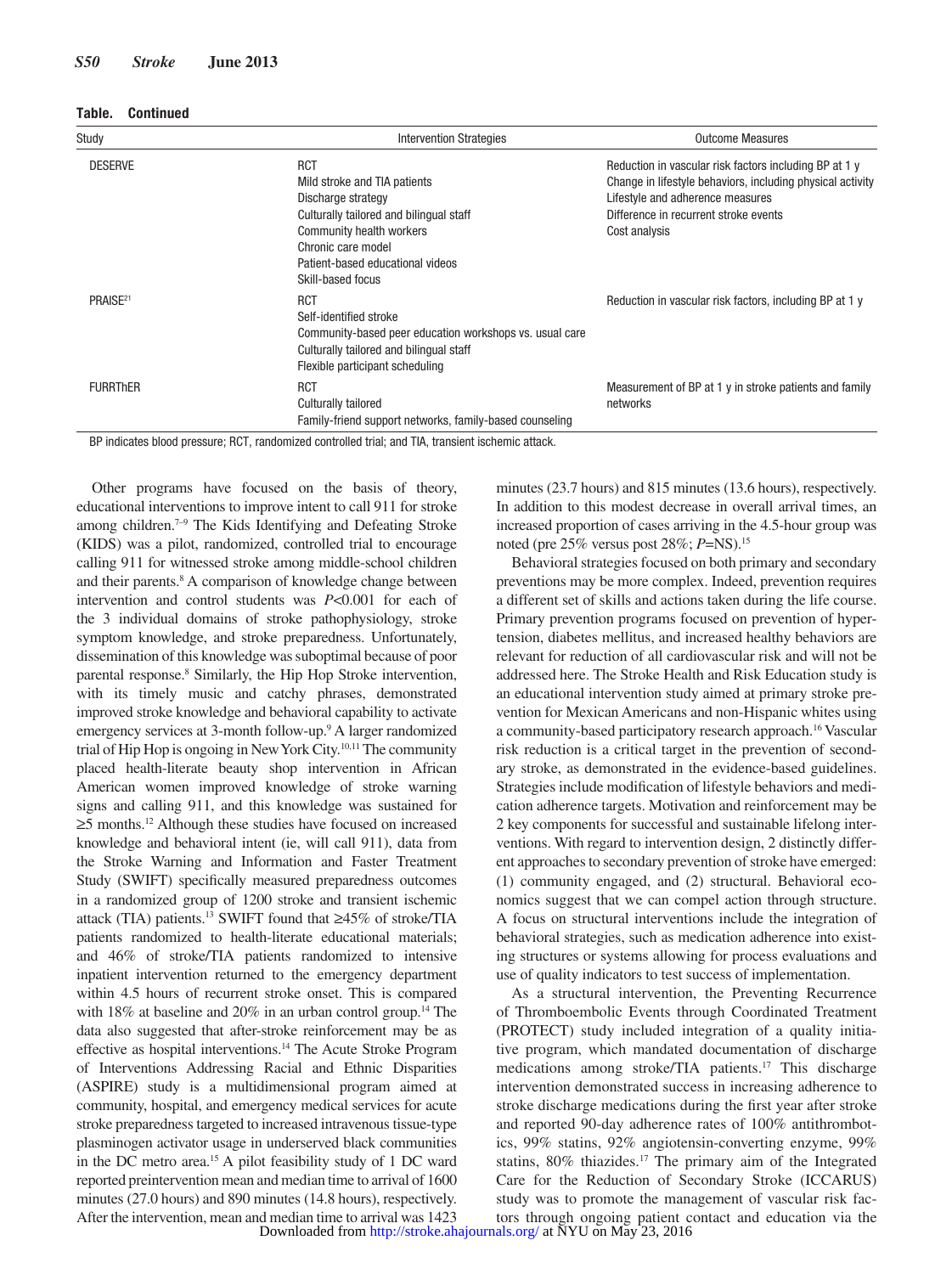integrated care reduction of secondary stroke model, involving collaboration between a specialist stroke service, a hospital coordinator, and a patient's general practitioner.<sup>18</sup> At 12 months after stroke, systolic blood pressure decreased in the integrated care group and increased in controls  $(P=0.04)$ .<sup>18</sup> The Families Understanding Risk Reduction through Educational Reinforcement (FURRThER) pilot study uses family and friend networks as a structural platform for vascular risk reduction. The ongoing Systematic Use of Stroke Averting Interventions (SUSTAIN) program seeks to improve the delivery of secondary stroke preventive services after hospital discharge. This care intervention includes group clinics, selfmanagement support, report cards, decision support through care guides and protocols, and coordination of ongoing care.<sup>19</sup>

There is an ongoing concern that vascular risk reduction programs have not been widely implemented or successful in reducing risk factors outside of a trial setting because interventions have not included community infrastructure or addressed behavioral barriers to vascular risk factor reduction, including health literacy, patient physician communication, and risk perception. There are numerous ongoing studies that have integrated components of community engagement into secondary stroke prevention. PROTECT DC piloted the use of community health workers as vehicles for reducing disparities in risk control after stroke.<sup>20</sup> Prevent Recurrence of All Inner-City Strokes Through Education (PRAISE) a community-based peer education workshop versus usual care among self-identified stroke survivors, demonstrated significant improvements in blood pressure control in intervention versus control groups.<sup>21</sup> The Discharge Educational Strategies for Reduction of Vascular Events (DESERVE) study of mild stroke and TIA patients, currently underway, incorporates a chronic care model of vascular risk management strategies with emphasis on integration of skills related to risk perception, medication adherence, and patient/physician communication.

This is an exciting time for behavioral interventions in stroke. As indicated above, there are a substantial number of interventions currently underway. Each of these trials will add unique information and ultimately inform optimal strategies for both stroke prevention and stroke preparedness. Key issues surrounding intervention design that still need to be resolved include cost, optimal reinforcement strategies, and the appropriate use of usual care for testing behavioral interventions because even educational brochures systematically distributed can be considered an intervention. Furthermore, given the burden of disparities in stroke, it may be that although these interventions equalize the field, the disparities gradient continues to exist. Indeed, equalizing the playing field is a good first step but not enough, and continued work identifying mechanisms and designing strategies addressing disparities will be critical. Finally, dissemination and implementation of successful intervention strategies must be underwritten so that what is successful in a few communities can be disseminated to all.

#### **Sources of Funding**

This work was supported by the following grants: NIH NINDS P50 NS049060 P3, NIH NIMHD 7U24MD006961, NIH NINDS RO1 NS072127, and NIH NINDS U54NS057405 P1.

### **References**

- 1. Horowitz CR, Robinson M, Seifer S. Community-based participatory research from the margin to the mainstream: are researchers prepared? *Circulation*. 2009;119:2633–2642.
- 2. Wall HK, Beagan BM, O'Neill J, Foell KM, Boddie-Willis CL. Addressing stroke signs and symptoms through public education: the Stroke Heroes Act FAST campaign. *Prev Chronic Dis*. 2008;5:A49.
- 3. Appel LJ, Champagne CM, Harsha DW, Cooper LS, Obarzanek E, Elmer PJ, et al; Writing Group of the PREMIER Collaborative Research Group. Effects of comprehensive lifestyle modification on blood pressure control: main results of the PREMIER clinical trial. *J Am Med Assoc*. 2003;289:2083–2093.
- 4. Boden-Albala B, Tehranifar P, Stillman J, Paik MC. Social network types and acute stroke preparedness behavior. *Cerebrovasc Dis Extra*. 2011;1:75–83.
- 5. Goldstein LB, Edwards MG, Wood DP. Delay between stroke onset and emergency department evaluation. *Neuroepidemiology*. 2001;20:196–200.
- 6. Morgenstern LB, Staub L, Chan W, Wein TH, Bartholomew LK, King M, et al. Improving delivery of acute stroke therapy: The TLL Temple Foundation Stroke Project. *Stroke*. 2002;33:160–166.
- 7. Miller ET, King KA, Miller R, Kleindorfer D. FAST stroke prevention educational program for middle school students: pilot study results. *J Neurosci Nurs*. 2007;39:236–242.
- 8. Morgenstern LB, Gonzales NR, Maddox KE, Brown DL, Karim AP, Espinosa N, et al. A randomized, controlled trial to teach middle school children to recognize stroke and call 911: the kids identifying and defeating stroke project. *Stroke*. 2007;38:2972–2978.
- 9. Williams O, Noble JM. 'Hip-hop' stroke: a stroke educational program for elementary school children living in a high-risk community. *Stroke*. 2008;39:2809–2816.
- 10. Williams O, DeSorbo A, Noble J, Gerin W. Child-mediated stroke communication: findings from Hip Hop Stroke. *Stroke*. 2012;43:163–169.
- 11. Williams O, DeSorbo A, Noble J, Shaffer M, Gerin W. Long-term learning of stroke knowledge among children in a high-risk community. *Neurology*. 2012;79:802–806.
- 12. Kleindorfer D, Miller R, Sailor-Smith S, Moomaw CJ, Khoury J, Frankel M. The challenges of community-based research: the beauty shop stroke education project. *Stroke*. 2008;39:2331–2335.
- 13. Boden-Albala B, Stillman J, Perez T, Evensen L, Moats H, Wright C, et al. A stroke preparedness RCT in a multi-ethnic cohort: design and methods. *Contemp Clin Trials*. 2010;31:235–241.
- 14. Boden-Albala B, Stillman J, Chong J, Roberts ET, Benn E, Quarles LW, et al. A RCT to decrease time from acute stroke onset to emergency treatment: The SWIFT Study Circulation. 2013 (forthcoming).
- 15. Boden-Albala B, St Clair S, Wing JJ, Fernandez S, Gibbons MC, Hsui A, Morgenstern LB, Edwards DF, Kidwell C. Methods for a community based stroke preparedness intervention: the ASPIRE Study. *Contemp Clin Trials*. In press.
- 16. Brown DL, Conley KM, Resnicow K, Murphy J, Sánchez BN, Cowdery JE, et al. Stroke Health and Risk Education (SHARE): design, methods, and theoretical basis. *Contemp Clin Trials*. 2012;33:721–729.
- 17. Ovbiagele B, Saver JL, Fredieu A, Suzuki S, Selco S, Rajajee V, et al. In-hospital initiation of secondary stroke prevention therapies yields high rates of adherence at follow-up. *Stroke*. 2004;35:2879–2883.
- 18. Joubert J, Reid C, Barton D, Cumming T, McLean A, Joubert L, et al. Integrated care improves risk-factor modification after stroke: initial results of the Integrated Care for the Reduction of Secondary Stroke model. *J Neurol Neurosurg Psychiatry*. 2009;80:279–284.
- 19. Cheng EM, Cunningham WE, Towfighi A, Sanossian N, Bryg RJ, Anderson TL, et al. Randomized, controlled trial of an intervention to enable stroke survivors throughout the Los Angeles County safety net to "stay with the guidelines". *Circ Cardiovasc Qual Outcomes*. 2011;4:229–234.
- 20. Dromerick AW, Gibbons MC, Edwards DF, Farr DE, Giannetti ML, Sánchez B, et al. Preventing recurrence of thromboembolic events through coordinated treatment in the District of Columbia. *Int J Stroke*. 2011;6:454–460.
- 21. Goldfinger JZ, Kronish IM, Fei K, Graciani A, Rosenfeld P, Lorig K, et al. Peer education for secondary stroke prevention in inner-city minorities: design and methods of the prevent recurrence of all inner-city strokes through education randomized controlled trial. *Contemp Clin Trials*. 2012;33:1065–1073.
- 22. Boden-Albala B, Carman H, Moran M, Doyle M, Paik MC. Perception of recurrent stroke risk among black, white and Hispanic ischemic stroke and transient ischemic attack survivors: the SWIFT study. *Neuroepidemiology*. 2011;37:83–87.

## **Disclosures**

KEY WORDS: behavioral intervention ■ health education ■ stroke ■ TIA Downloaded from<http://stroke.ahajournals.org/>at NYU on May 23, 2016